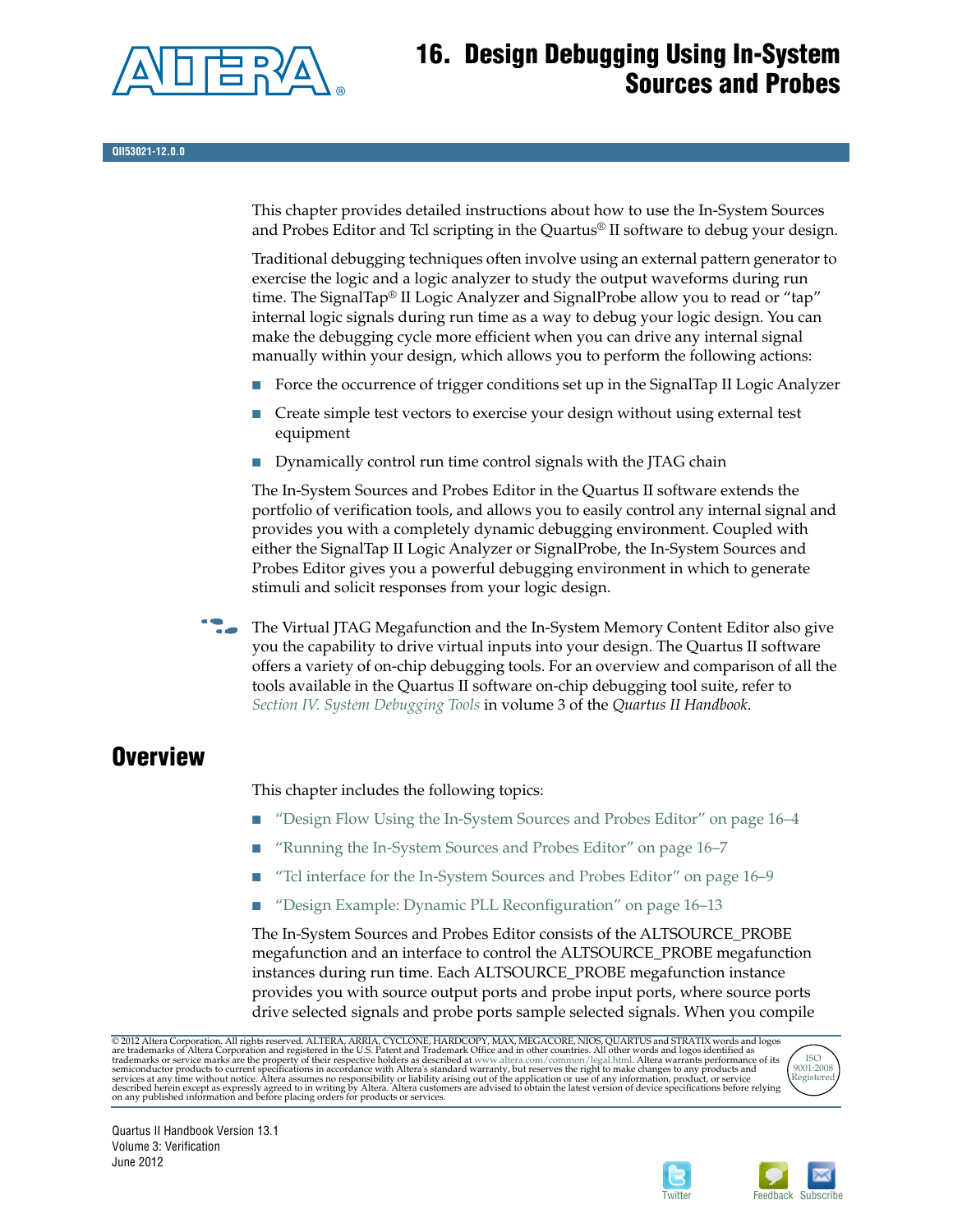your design, the ALTSOURCE\_PROBE megafunction sets up a register chain to either drive or sample the selected nodes in your logic design. During run time, the In-System Sources and Probes Editor uses a JTAG connection to shift data to and from the ALTSOURCE\_PROBE megafunction instances. [Figure 16–1](#page-1-0) shows a block diagram of the components that make up the In-System Sources and Probes Editor.

<span id="page-1-0"></span>



The ALTSOURCE\_PROBE megafunction hides the detailed transactions between the JTAG controller and the registers instrumented in your design to give you a basic building block for stimulating and probing your design. Additionally, the In-System Sources and Probes Editor provides single-cycle samples and single-cycle writes to selected logic nodes. You can use this feature to input simple virtual stimuli and to capture the current value on instrumented nodes. Because the In-System Sources and Probes Editor gives you access to logic nodes in your design, you can toggle the inputs of low-level components during the debugging process. If used in conjunction with the SignalTap II Logic Analyzer, you can force trigger conditions to help isolate your problem and shorten your debugging process.

The In-System Sources and Probes Editor allows you to easily implement control signals in your design as virtual stimuli. This feature can be especially helpful for prototyping your design, such as in the following operations:

- Creating virtual push buttons
- Creating a virtual front panel to interface with your design
- Emulating external sensor data
- Monitoring and changing run time constants on the fly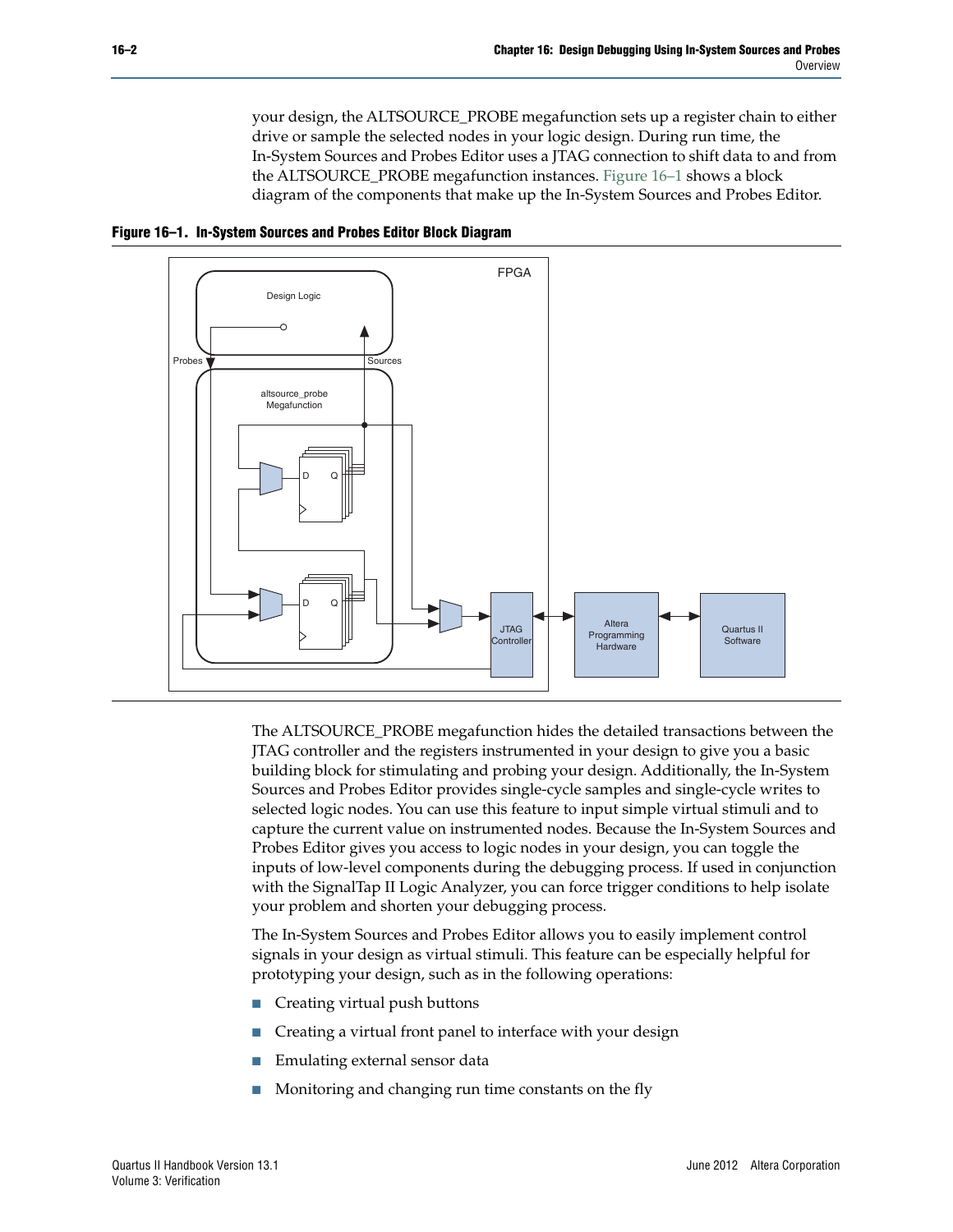The In-System Sources and Probes Editor supports Tcl commands that interface with all your ALTSOURCE\_PROBE megafunction instances to increase the level of automation.

#### **Hardware and Software Requirements**

The following components are required to use the In-System Sources and Probes Editor:

■ Quartus II software

*or*

- Quartus II Web Edition (with the TalkBack feature turned on)
- Download Cable (USB-Blaster<sup>TM</sup> download cable or ByteBlaster<sup>TM</sup> cable)
- Altera<sup>®</sup> development kit or user design board with a JTAG connection to device under test

The In-System Sources and Probes Editor supports the following device families:

- Arria® GX
- Stratix<sup>®</sup> series
- Cyclone<sup>®</sup> series
- MAX<sup>®</sup> series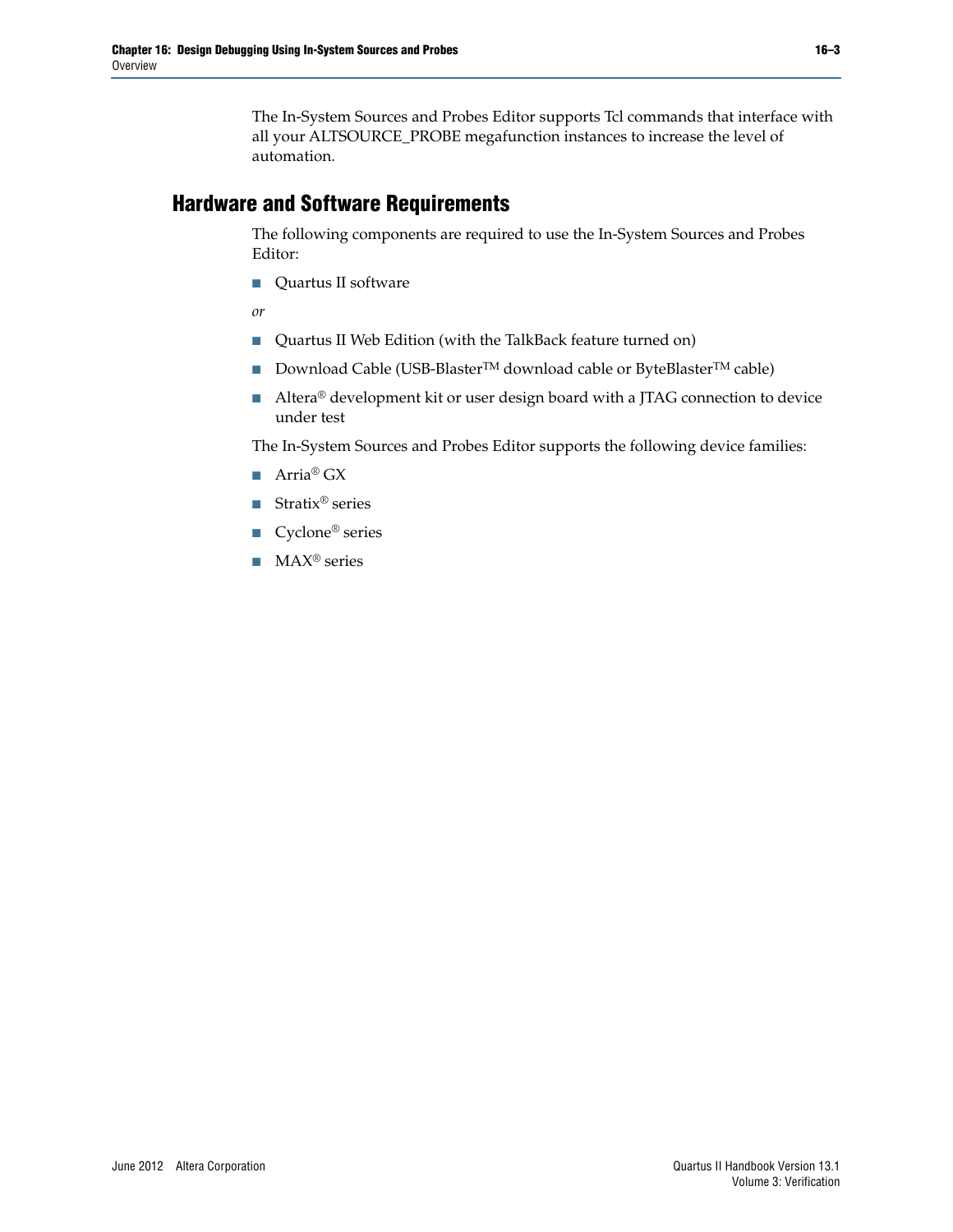# <span id="page-3-0"></span>**Design Flow Using the In-System Sources and Probes Editor**

The In-System Sources and Probes Editor supports an RTL flow. Signals that you want to view in the In-System Sources and Probes editor are connected to an instance of the ALTSOURCE\_PROBE megafunction. After you compile the design, you can control each ALTSOURCE\_PROBE instance via the **In-System Sources and Probes Editor** pane or via a Tcl interface. The complete design flow is shown in [Figure 16–2.](#page-3-1)

<span id="page-3-1"></span>**Figure 16–2. FPGA Design Flow Using the In-System Sources and Probes Editor**



### **Configuring the ALTSOURCE\_PROBE Megafunction**

To use the In-System Sources and Probes Editor in your design, you must first instantiate the ALTSOURCE\_PROBE megafunction variation file. You can configure the ALTSOURCE\_PROBE megafunction with the MegaWizard™ Plug-In Manager. Each source or probe port can be up to 256 bits. You can have up to 128 instances of the ALTSOURCE\_PROBE megafunction in your design.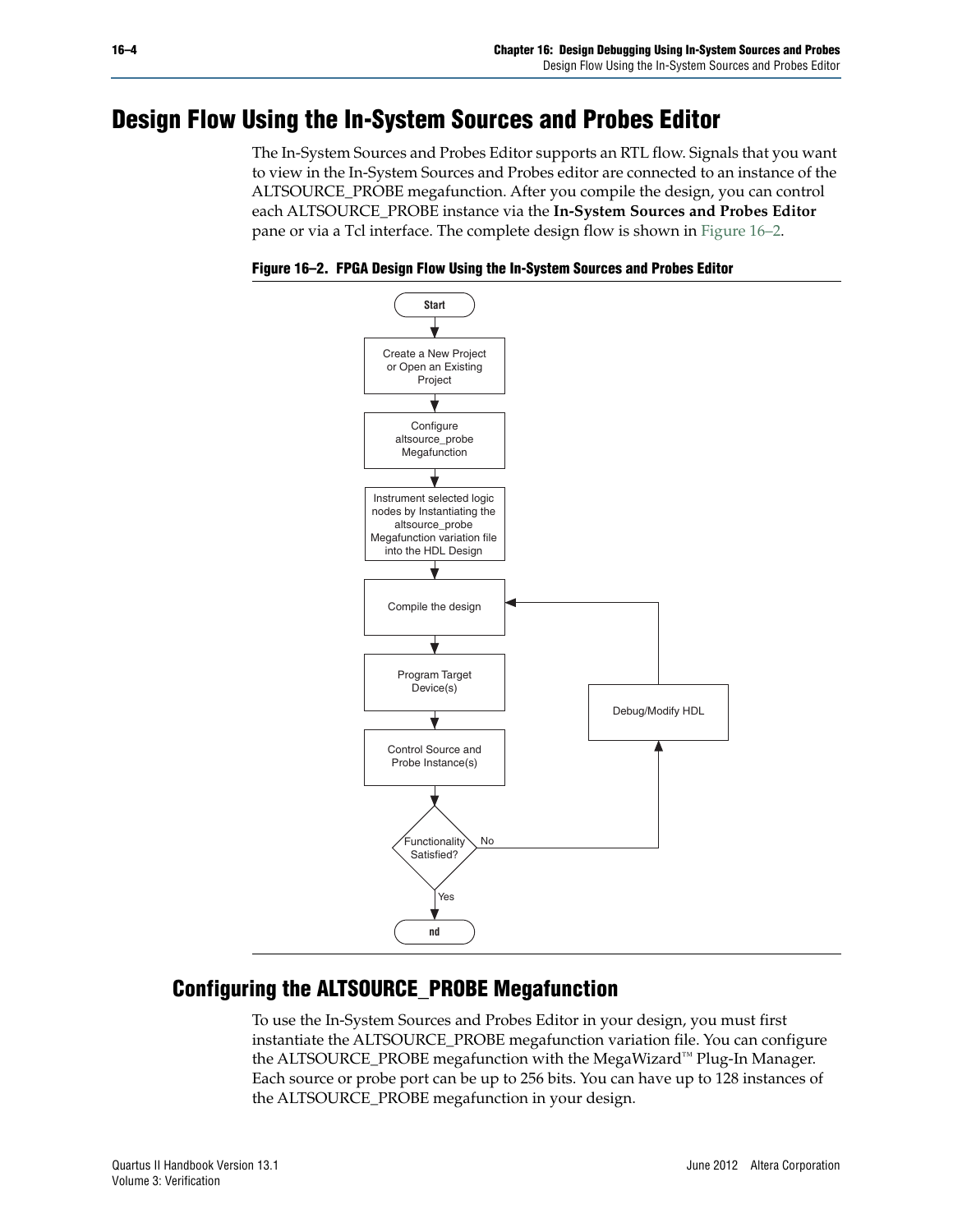To configure the ALTSOURCE\_PROBE megafunction, performing the following steps:

- 1. On the Tools menu, click **MegaWizard Plug-In Manager**.
- 2. Select **Create a new custom megafunction variation**.
- 3. Click **Next**.
- 4. On page 2a of the MegaWizard Plug-In Manager, make the following selections:
	- a. In the **Installed Plug-Ins** list, expand the **JTAG-accessible Extensions** folder and select **In-System Sources and Probes**.
	- $\mathbb{L}$  Verify that the currently selected device family matches the device you are targeting.
	- b. Select an output file type and enter the name of the ALTSOURCE\_PROBE megafunction. You can choose AHDL (**.tdf**), VHDL (**.vhd**), or Verilog HDL (**.v**) as the output file type.
- 5. Click **Next**.
- 6. On page 3 of the MegaWizard Plug-In Manager, make the following selections:
	- a. Under **Do you want to specify an Instance Index?**, turn on **Yes**.
	- b. Specify the **'Instance ID'** of this instance.
	- c. Specify the width of the probe port. The width can be from 0 bit to 256 bits.
	- d. Specify the width of the source port. The width can be from 0 bit to 256 bits.
- 7. On page 3 of the MegaWizard Plug-In Manager, you can click **Advanced Options** and specify other options, including the following:
	- **What is the initial value of the source port, in hexadecimal?—Allows you to** specify the initial value driven on the source port at run time.
	- Write data to the source port synchronously to the source clock—Allows you to synchronize your source port write transactions with the clock domain of your choice.
	- **Create an enable signal for the registered source port—When turned on,** creates a clock enable input for the synchronization registers. You can turn on this option only when the **Write data to the source port synchronously to the source clock** option is turned on.
- **1.5 The In-System Sources and Probes Editor does not support simulation. You must** remove the ALTSOURCE\_PROBE megafunction instantiation before you create a simulation netlist.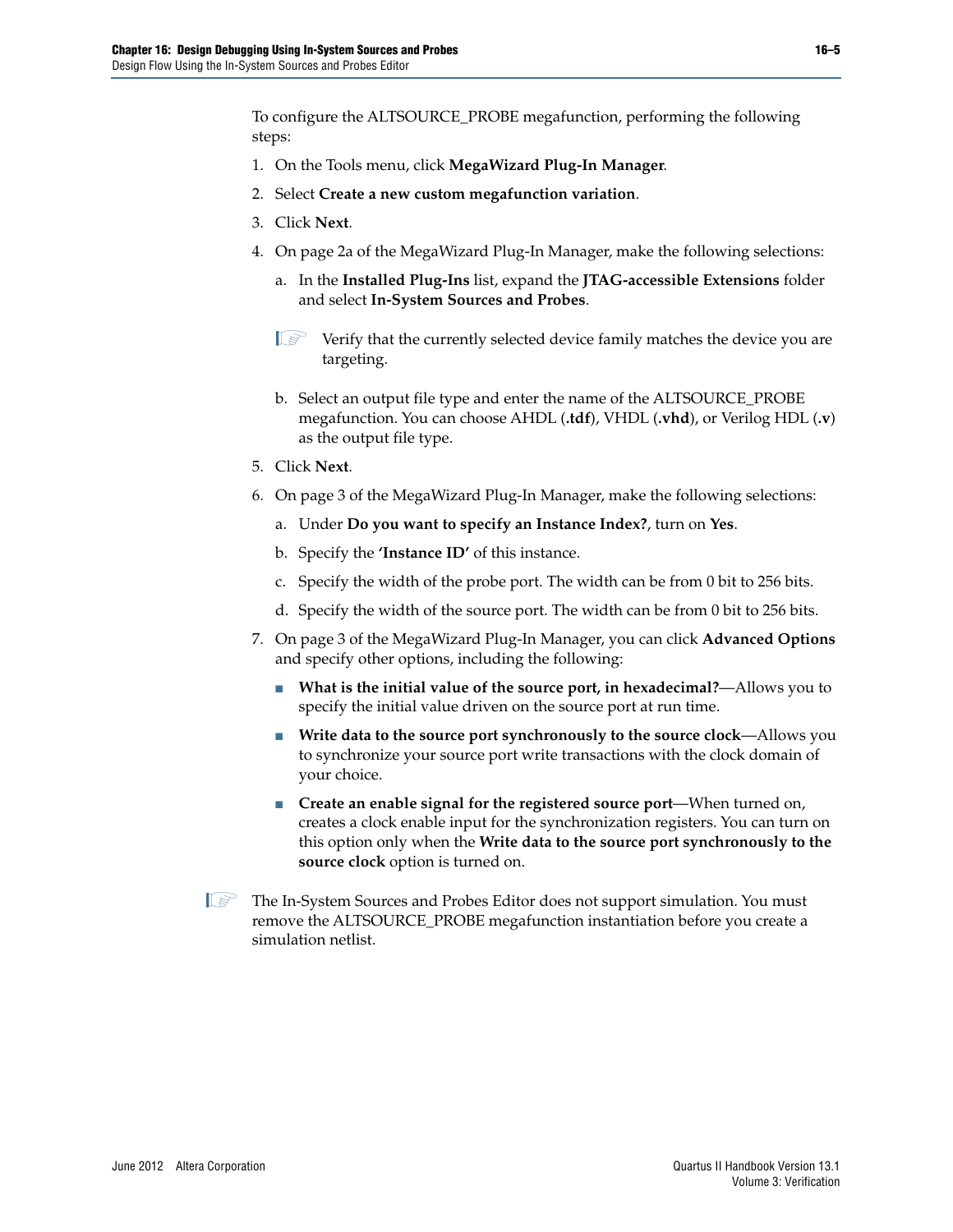### **Instantiating the ALTSOURCE\_PROBE Megafunction**

The MegaWizard Plug-In Manager produces the necessary variation file and the instantiation template based on your inputs to the MegaWizard. Use the template to instantiate the ALTSOURCE\_PROBE megafunction variation file in your design. The port information is shown in [Table 16–1](#page-5-0).

<span id="page-5-0"></span>**Table 16–1. ALTSOURCE\_PROBE Megafunction Port Information**

| <b>Port Name</b> | <b>Required?</b> | <b>Direction</b> | <b>Comments</b>                                                                                                                                                             |
|------------------|------------------|------------------|-----------------------------------------------------------------------------------------------------------------------------------------------------------------------------|
| probe []         | No               | Input            | The outputs from your design.                                                                                                                                               |
| source clk       | No               | Input            | Source Data is written synchronously to this clock. This input is<br>required if you turn on Source Clock in the Advanced Options box in<br>the MegaWizard Plug-In Manager. |
| source ena       | No               | Input            | Clock enable signal for source clk. This input is required if specified<br>in the Advanced Options box in the MegaWizard Plug-In Manager.                                   |
| source []        | No               | Output           | Used to drive inputs to user design.                                                                                                                                        |

You can include up to 128 instances of the ALTSOURCE\_PROBE megafunction in your design, if your device has available resources. Each instance of the ALTSOURCE\_PROBE megafunction uses a pair of registers per signal for the width of the widest port in the megafunction. Additionally, there is some fixed overhead logic to accommodate communication between the ALTSOURCE\_PROBE instances and the JTAG controller. You can also specify an additional pair of registers per source port for synchronization.

## **Compiling the Design**

When you compile your design with the In-System Sources and Probes megafunction instantiated, an instance of the ALTSOURCE\_PROBE and SLD\_HUB instances are added to your compilation hierarchy automatically. These instances provide communication between the JTAG controller and your instrumented logic.

You can modify the number of connections to your design by editing the ALTSOURCE\_PROBE megafunction. To open the design instance you want to modify in the MegaWizard Plug-In Manager, double-click the instance in the Project Navigator. You can then modify the connections in the HDL source file. You must recompile your design after you make changes.

You can use the Quartus II incremental compilation feature to reduce compilation time. Incremental compilation allows you to organize your design into logical partitions. During recompilation of a design, incremental compilation preserves the compilation results and performance of unchanged partitions and reduces design iteration time by compiling only modified design partitions.

For more information about the Quartus II incremental compilation feature, refer to the *[Quartus II Incremental Compilation for Hierarchical and Team-Based Design](http://www.altera.com/literature/hb/qts/qts_qii51015.pdf)* chapter in volume 1 of the *Quartus II Handbook*.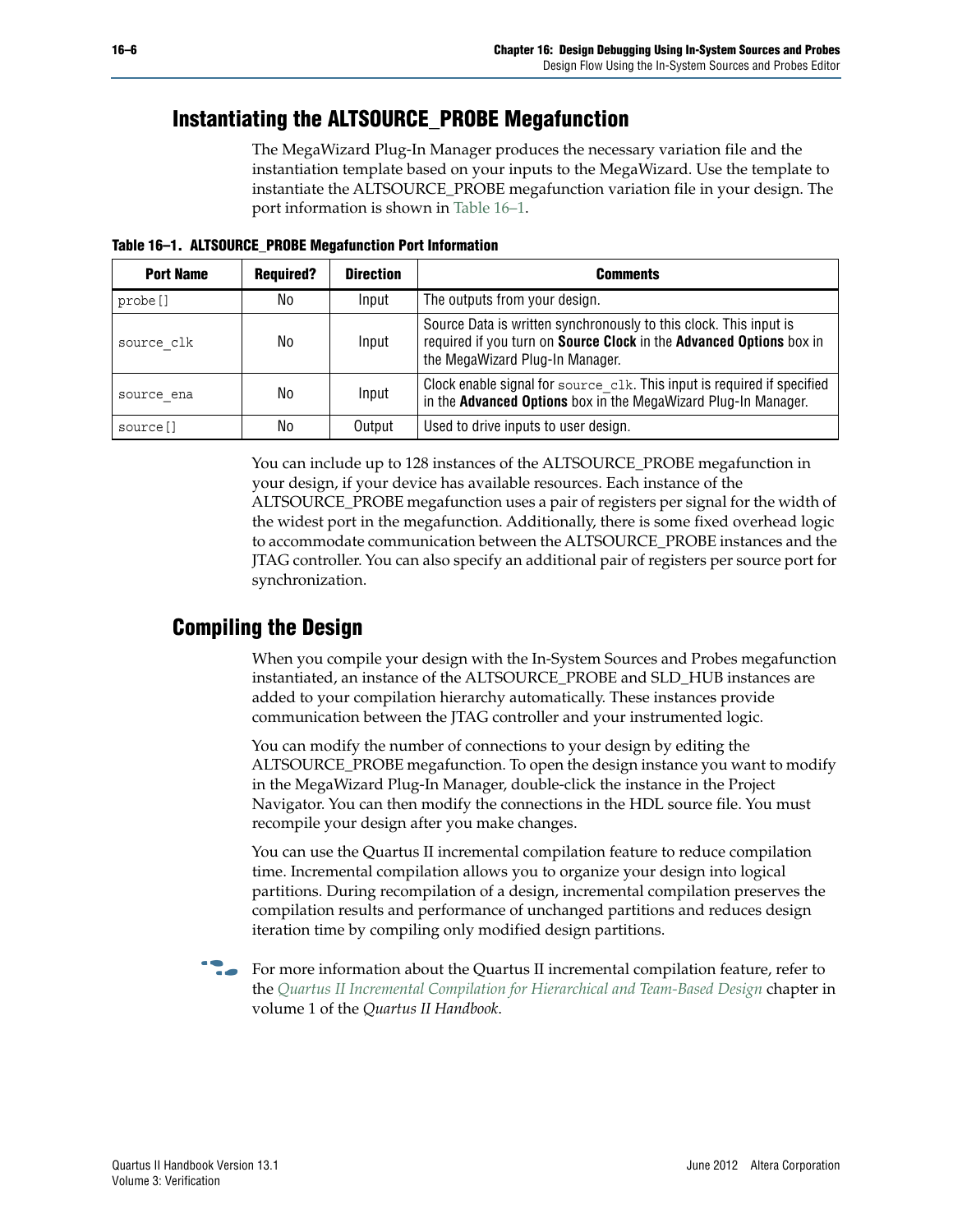# <span id="page-6-0"></span>**Running the In-System Sources and Probes Editor**

The In-System Sources and Probes Editor gives you control over all ALTSOURCE\_PROBE megafunction instances within your design. The editor allows you to view all available run time controllable instances of the ALTSOURCE\_PROBE megafunction in your design, provides a push-button interface to drive all your source nodes, and provides a logging feature to store your probe and source data.

To run the In-System Sources and Probes Editor, on the **Tools** menu, click **In-System Sources and Probes Editor.**

The In-System Sources and Probes Editor contains three panes:

- **JTAG Chain Configuration**—Allows you to specify programming hardware, device, and file settings that the In-System Sources and Probes Editor uses to program and acquire data from a device.
- **Instance Manager—Displays information about the instances generated when** you compile a design, and allows you to control data that the In-System Sources and Probes Editor acquires.
- In-System Sources and Probes Editor-Logs all data read from the selected instance and allows you to modify source data that is written to your device.

When you use the In-System Sources and Probes Editor, you do not need to open a Quartus II software project. The In-System Sources and Probes Editor retrieves all instances of the ALTSOURCE\_PROBE megafunction by scanning the JTAG chain and sending a query to the device selected in the **JTAG Chain Configuration** pane. You can also use a previously saved configuration to run the In-System Sources and Probes Editor.

Each **In-System Sources and Probes Editor** pane can access the ALTSOURCE\_PROBE megafunction instances in a single device. If you have more than one device containing megafunction instances in a JTAG chain, you can launch multiple **In-System Sources and Probes Editor** panes to access the megafunction instances in each device.

### **Programming Your Device With JTAG Chain Configuration**

After you compile your project, you must configure your FPGA before you use the In-System Sources and Probes Editor. To configure a device to use with the In-System Sources and Probes Editor, perform the following steps:

- 1. Open the In-System Sources and Probes Editor.
- 2. In the **JTAG Chain Configuration** pane, point to **Hardware,** and then select the hardware communications device. You may be prompted to configure your hardware; in this case, click **Setup**.
- 3. From the **Device** list, select the FPGA device to which you want to download the design (the device may be automatically detected). You may need to click **Scan Chain** to detect your target device.
- 4. In the **JTAG Chain Configuration** pane, click to browse for the SRAM Object File (**.sof**) that includes the In-System Sources and Probes instance or instances. (The **.sof** may be automatically detected).
- 5. Click **Program Device** to program the target device.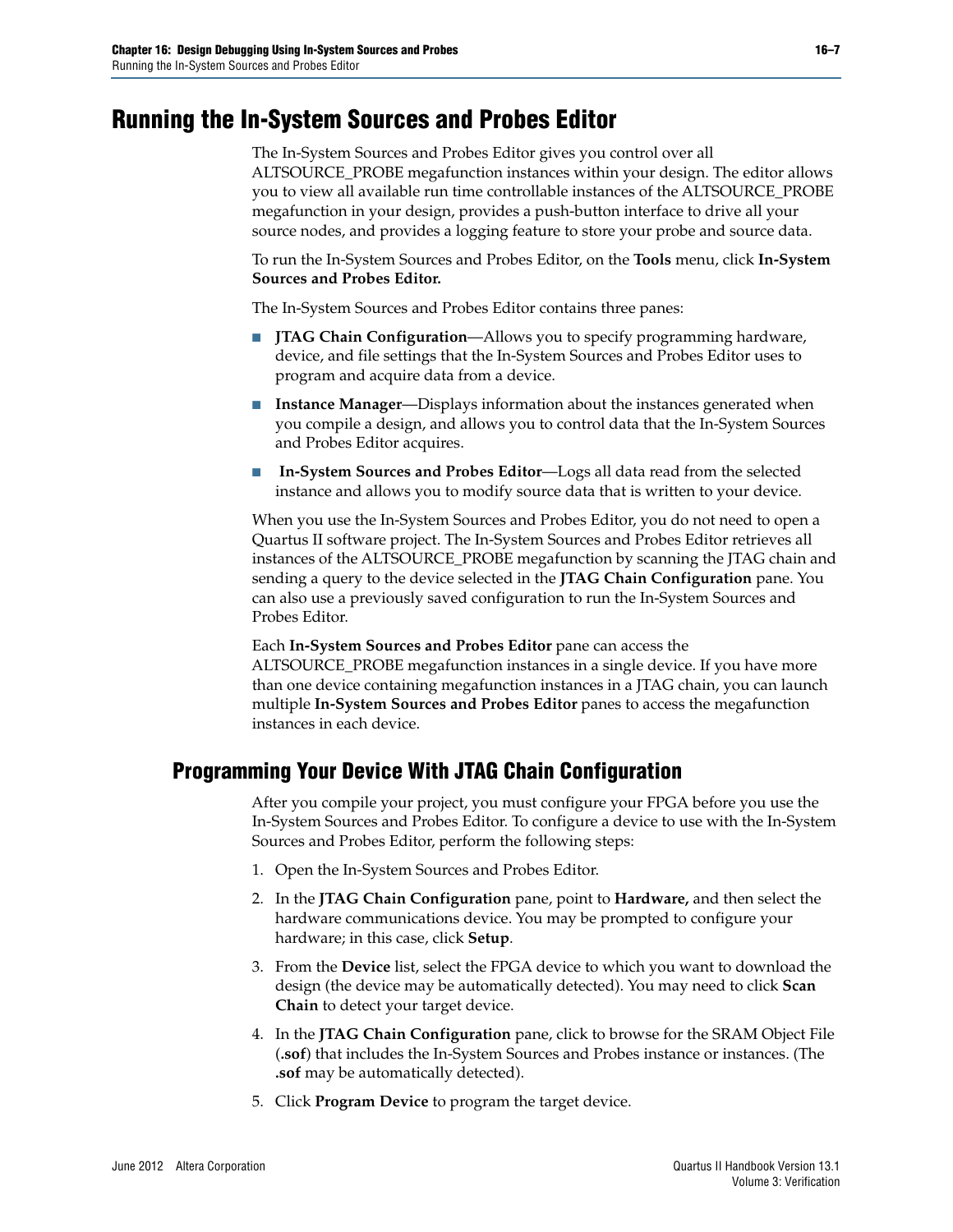#### **Instance Manager**

The **Instance Manager** pane provides a list of all ALTSOURCE\_PROBE instances in the design and allows you to configure how data is acquired from or written to those instances.

The following buttons and sub-panes are provided in the **Instance Manager** pane:

- **Read Probe Data**—Samples the probe data in the selected instance and displays the probe data in the **In-System Sources and Probes Editor** pane.
- **Continuously Read Probe Data—Continuously samples the probe data of the** selected instance and displays the probe data in the **In-System Sources and Probes Editor** pane; you can modify the sample rate via the **Probe read interval** setting.
- **Stop Continuously Reading Probe Data—Cancels continuous sampling of the** probe of the selected instance.
- **Write Source Data—Writes data to all source nodes of the selected instance.**
- **Probe Read Interval—Displays the sample interval of all the In-System Sources** and Probe instances in your design; you can modify the sample interval by clicking **Manual.**
- **Event Log**—Controls the event log in the **In-System Sources and Probes Editor** pane.
- **Write Source Data—Allows you to manually or continuously write data to the** system.

The status of each instance is also displayed beside each entry in the **Instance Manager** pane. The status indicates if the instance is **Not running Offloading data**, **Updating data**, or if an **Unexpected JTAG communication error** occurs. This status indicator provides information about the sources and probes instances in your design.

### **In-System Sources and Probes Editor Pane**

The **In-System Sources and Probes Editor** pane allows you to view data from all sources and probes in your design. The data is organized according to the index number of the instance. The editor provides an easy way to manage your signals, and allows you to rename signals or group them into buses. All data collected from in-system source and probe nodes is recorded in the event log and you can view the data as a timing diagram.

#### **Reading Probe Data**

You can read data by selecting the ALTSOURCE\_PROBE instance in the **Instance Manager** pane and clicking **Read Probe Data**. This action produces a single sample of the probe data and updates the data column of the selected index in the **In-System Sources and Probes Editor** pane. You can save the data to an event log by turning on the **Save data to event log** option in the **Instance Manager** pane.

If you want to sample data from your probe instance continuously, in the **Instance Manager** pane, click the instance you want to read, and then click **Continuously read probe data**. While reading, the status of the active instance shows **Unloading**. You can read continuously from multiple instances.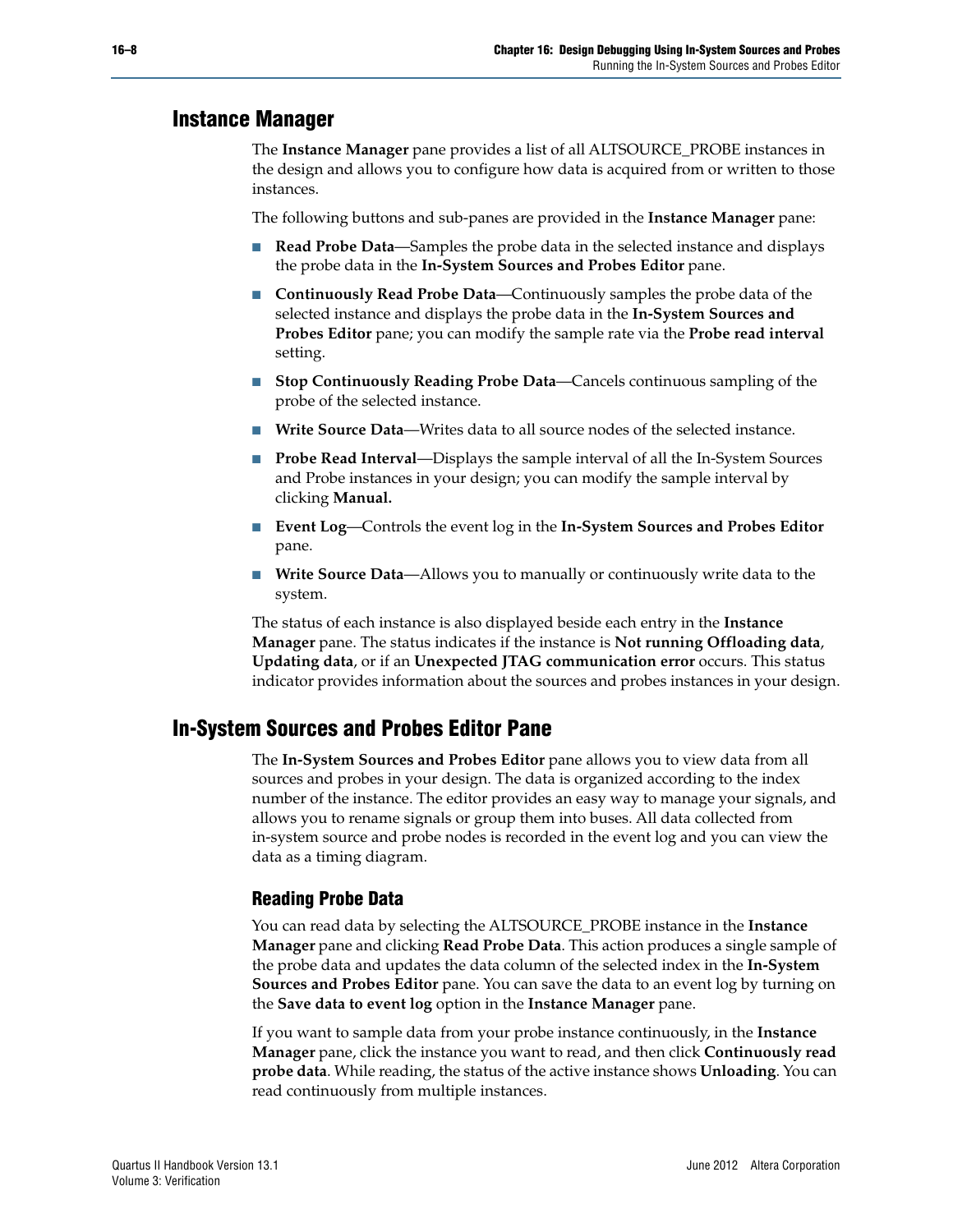You can access read data with the shortcut menus in the **Instance Manager** pane.

To adjust the probe read interval, in the **Instance Manager** pane, turn on the **Manual** option in the **Probe read interval** sub-pane, and specify the sample rate in the text field next to the **Manual** option. The maximum sample rate depends on your computer setup. The actual sample rate is shown in the **Current interval** box. You can adjust the event log window buffer size in the **Maximum Size** box.

#### **Writing Data**

To modify the source data you want to write into the ALTSOURCE\_PROBE instance, click the name field of the signal you want to change. For buses of signals, you can double-click the data field and type the value you want to drive out to the ALTSOURCE\_PROBE instance. The In-System Sources and Probes Editor stores the modified source data values in a temporary buffer. Modified values that are not written out to the ALTSOURCE\_PROBE instances appear in red. To update the ALTSOURCE\_PROBE instance, highlight the instance in the **Instance Manager** pane and click **Write source data**. The **Write source data** function is also available via the shortcut menus in the **Instance Manager** pane.

The In-System Sources and Probes Editor provides the option to continuously update each ALTSOURCE\_PROBE instance. Continuous updating allows any modifications you make to the source data buffer to also write immediately to the ALTSOURCE\_PROBE instances. To continuously update the ALTSOURCE\_PROBE instances, change the **Write source data** field from **Manually** to **Continuously**.

#### **Organizing Data**

The **In-System Sources and Probes Editor** pane allows you to group signals into buses, and also allows you to modify the display options of the data buffer.

To create a group of signals, select the node names you want to group, right-click and select **Group**. You can modify the display format in the Bus Display Format and the Bus Bit order shortcut menus.

The **In-System Sources and Probes Editor** pane allows you to rename any signal. To rename a signal, double-click the name of the signal and type the new name.

The event log contains a record of the most recent samples. The buffer size is adjustable up to 128k samples. The time stamp for each sample is logged and is displayed above the event log of the active instance as you move your pointer over the data samples.

You can save the changes that you make and the recorded data to a Sources and Probes File (**.spf**). To save changes, on the File menu, click **Save**. The file contains all the modifications you made to the signal groups, as well as the current data event log.

### <span id="page-8-0"></span>**Tcl interface for the In-System Sources and Probes Editor**

To support automation, the In-System Sources and Probes Editor supports the procedures described in this chapter in the form of Tcl commands. The Tcl package for the In-System Sources and Probes Editor is included by default when you run quartus\_stp.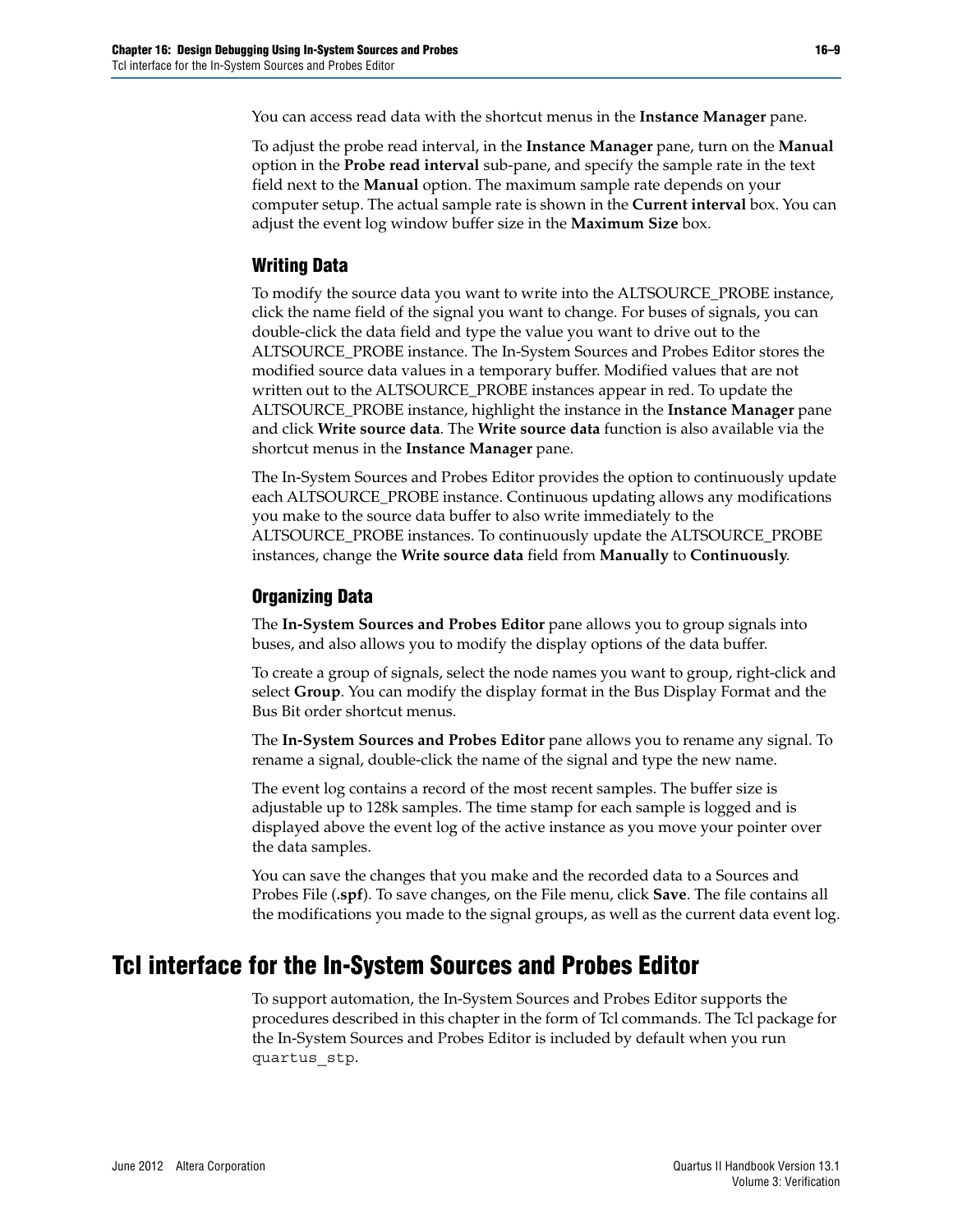The Tcl interface for the In-System Sources and Probes Editor provides a powerful platform to help you debug your design. The Tcl interface is especially helpful for debugging designs that require toggling multiple sets of control inputs. You can combine multiple commands with a Tcl script to define a custom command set.

**For more information about Tcl scripting, refer to the** *[Tcl Scripting](http://www.altera.com/literature/hb/qts/qts_qii52003.pdf)* **chapter in volume 2** of the *Quartus II Handbook*. For more information about settings and constraints in the Quartus II software, refer to the *[Quartus II Settings File Manual](http://www.altera.com/literature/manual/mnl_qsf_reference.pdf)*. For more information about command-line scripting, refer to the *[Command-Line Scripting](http://www.altera.com/literature/hb/qts/qts_qii52002.pdf)* chapter in volume 2 of the *Quartus II Handbook*.

[Table 16–2](#page-9-0) shows the Tcl commands you can use instead of the In-System Sources and Probes Editor.

<span id="page-9-0"></span>**Table 16–2. In-System Sources and Probes Tcl Commands**

| <b>Command</b>                             | <b>Argument</b>                                                                                                   | <b>Description</b>                                                                                                     |
|--------------------------------------------|-------------------------------------------------------------------------------------------------------------------|------------------------------------------------------------------------------------------------------------------------|
| start insystem_source_pro                  | -device name <device name=""></device>                                                                            | Opens a handle to a device with the<br>specified hardware.                                                             |
| be                                         | -hardware name <hardware<br>name</hardware<br>                                                                    | Call this command before starting any<br>transactions.                                                                 |
| get insystem source<br>probe instance info | -device name <device name=""><br/>-hardware name <hardware name=""></hardware></device>                           | Returns a list of all ALTSOURCE PROBE<br>instances in your design. Each record<br>returned is in the following format: |
|                                            |                                                                                                                   | { <instance index="">, <source width=""/>, <probe<br>width&gt;, <instance name="">}</instance></probe<br></instance>   |
|                                            |                                                                                                                   | Retrieves the current value of the probe.                                                                              |
| read probe data                            | -instance index<br><instance index=""><br/>-value in hex (optional)</instance>                                    | A string is returned that specifies the status<br>of each probe, with the MSB as the<br>left-most bit.                 |
|                                            |                                                                                                                   | Retrieves the current value of the sources.                                                                            |
| read source data                           | -instance index<br><instance index=""><br/>-value in hex (optional)</instance>                                    | A string is returned that specifies the status<br>of each source, with the MSB as the<br>left-most bit.                |
|                                            | -instance index                                                                                                   | Sets the value of the sources.                                                                                         |
| write source data                          | <instance index=""><br/><math>-</math>value <math>\langle</math>value&gt;<br/>-value in hex (optional)</instance> | A binary string is sent to the source ports,<br>with the MSB as the left-most bit.                                     |
|                                            |                                                                                                                   | Releases the JTAG chain.                                                                                               |
| end interactive probe                      | None                                                                                                              | Issue this command when all transactions<br>are finished.                                                              |

[Example 16–1](#page-11-0) shows an excerpt from a Tcl script with procedures that control the ALTSOURCE\_PROBE instances of the design as shown in [Figure 16–3.](#page-10-0) The example design contains a DCFIFO with ALTSOURCE\_PROBE instances to read from and write to the DCFIFO. A set of control muxes are added to the design to control the flow of data to the DCFIFO between the input pins and the ALTSOURCE\_PROBE instances. A pulse generator is added to the read request and write request control lines to guarantee a single sample read or write. The ALTSOURCE\_PROBE instances,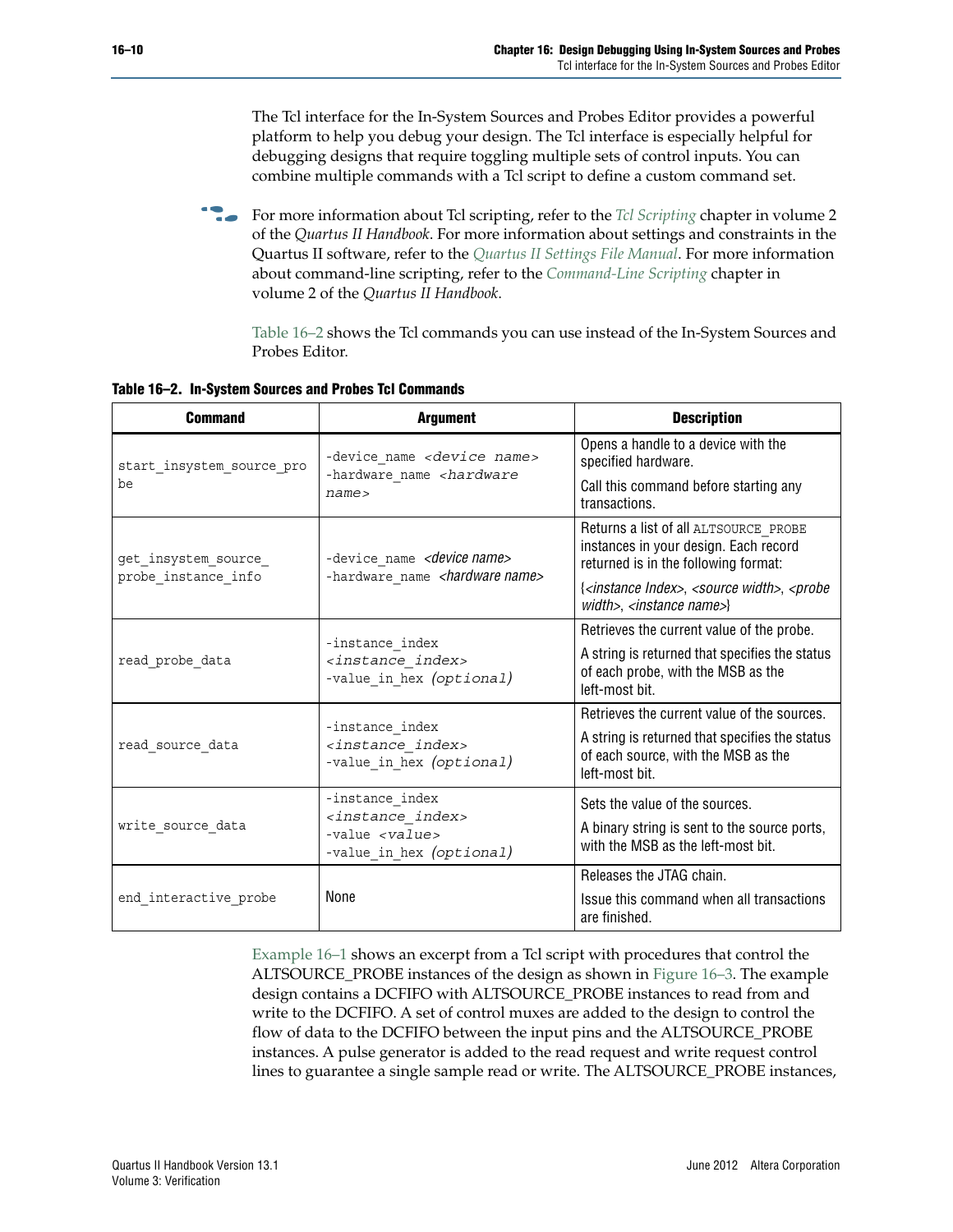when used with the script in [Example 16–1,](#page-11-0) provide visibility into the contents of the FIFO by performing single sample write and read operations and reporting the state of the full and empty status flags.

Use the Tcl script in debugging situations to either empty or preload the FIFO in your design. For example, you can use this feature to preload the FIFO to match a trigger condition you have set up within the SignalTap II Logic Analyzer.

<span id="page-10-0"></span>**Figure 16–3. A DCFIFO Example Design Controlled by the Tcl Script in [Example 16–1](#page-11-0)**

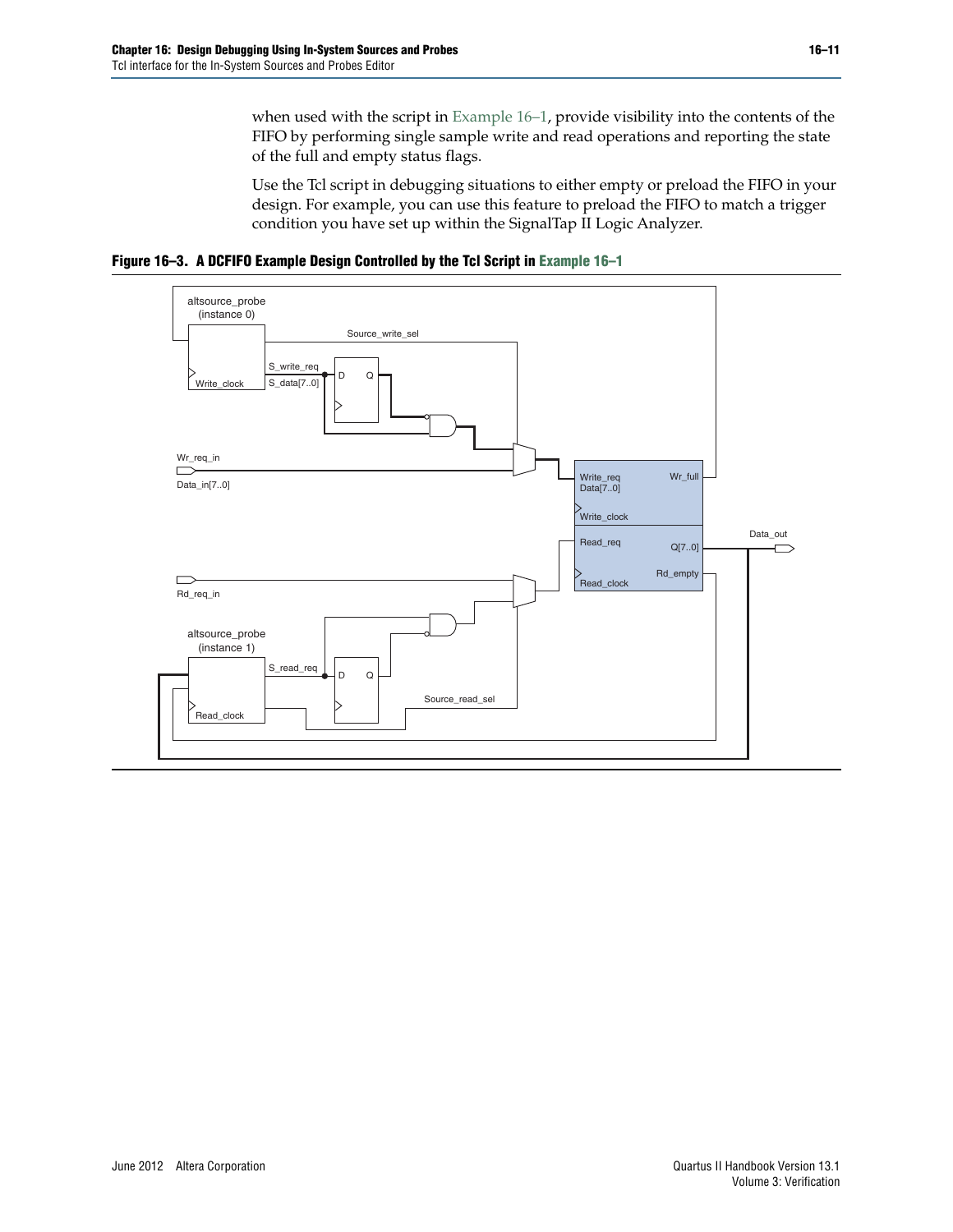### <span id="page-11-0"></span>**Example 16–1. Tcl Script Procedures for Reading and Writing to the DCFIFO in [Figure 16–3](#page-10-0) (Part 1 of 2)** ## Setup USB hardware - assumes only USB Blaster is installed and ## an FPGA is the only device in the JTAG chain set usb [lindex [get\_hardware\_names] 0] set device\_name [lindex [get\_device\_names -hardware\_name \$usb] 0] ## write procedure : argument value is integer proc write {value} { global device\_name usb variable full start insystem source probe -device name \$device name -hardware name \$usb #read full flag set full [read\_probe\_data -instance\_index 0] if {\$full == 1} {end\_insystem\_source\_probe

return "Write Buffer Full"

}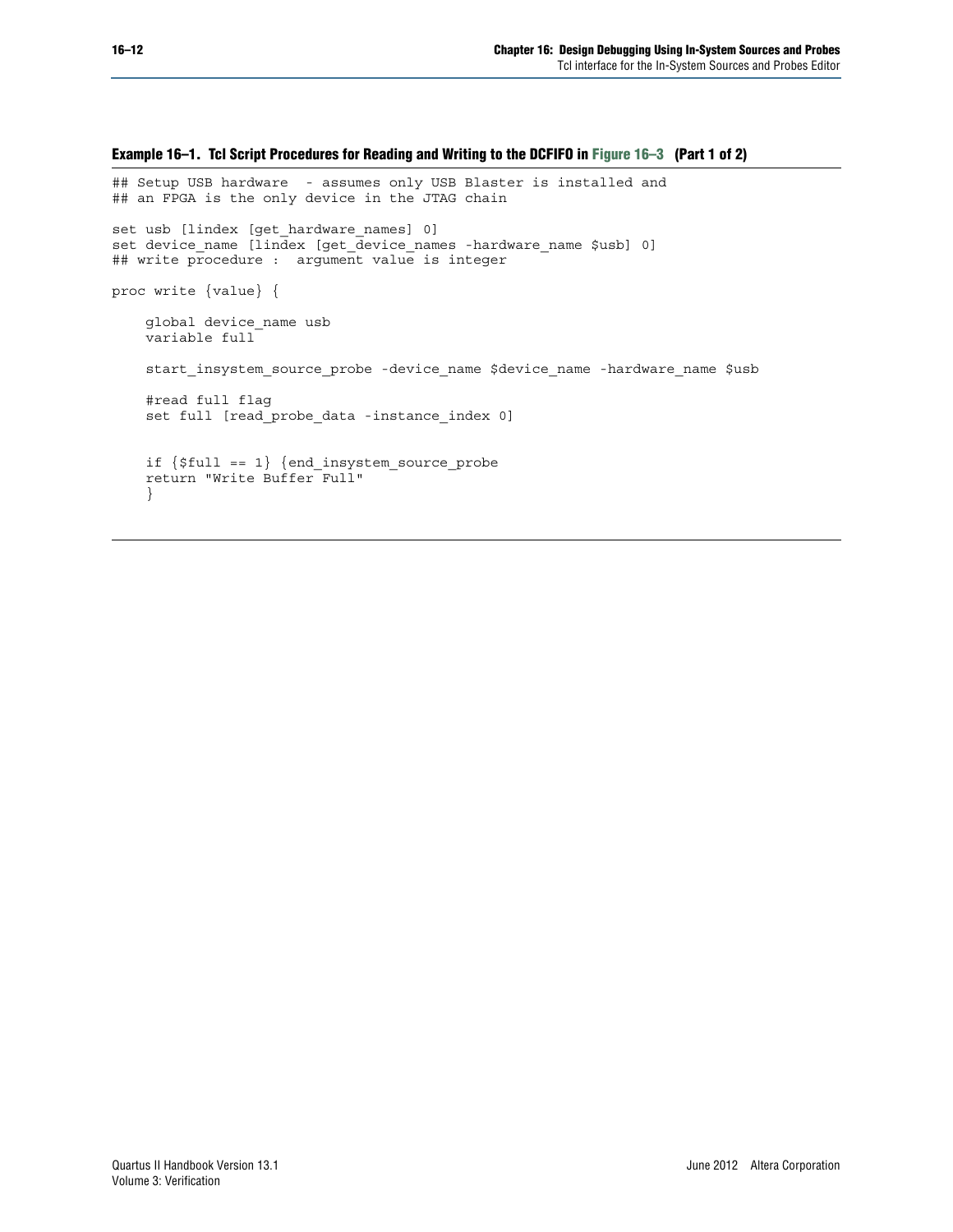```
Example 16–1. Tcl Script Procedures for Reading and Writing to the DCFIFO in Figure 16–3 (Part 2 of 2)
```

```
##toggle select line, drive value onto port, toggle enable
    ##bits 7:0 of instance 0 is S_data[7:0]; bit 8 = S_write_req;
    ##bit 9 = Source write sel
    ##int2bits is custom procedure that returns a bitstring from an integer
    ## argument
   write source data -instance index 0 -value /[int2bits [expr 0x200 | $value]]
   write source data -instance index 0 -value [int2bits [expr 0x300 | $value]]
    ##clear transaction
   write_source_data -instance_index 0 -value 0
    end_insystem_source_probe
proc read {} {
   global device_name usb
    variable empty
    start_insystem_source_probe -device_name $device_name -hardware_name $usb
    ##read empty flag : probe port [7:0] reads FIFO output; bit 8 reads empty flag
    set empty [read probe data -instance index 1]
    if {[regexp {1........} $empty]} { end_insystem_source_probe
    return "FIFO empty" }
    ## toggle select line for read transaction
    ## Source_read_sel = bit 0; s_read_reg = bit 1
    ## pulse read enable on DC FIFO
   write source data -instance index 1 -value 0x1 -value in hex
   write_source_data -instance_index 1 -value 0x3 -value_in_hex
    set x [read probe data -instance index 1 ]
    end_insystem_source_probe
    return $x
```
## <span id="page-12-0"></span>**Design Example: Dynamic PLL Reconfiguration**

The In-System Sources and Probes Editor can help you create a virtual front panel during the prototyping phase of your design. You can create relatively simple, high functioning designs of in a short amount of time. The following PLL reconfiguration example demonstrates how to use the In-System Sources and Probes Editor to provide a GUI to dynamically reconfigure a Stratix PLL.

Stratix PLLs allow you to dynamically update PLL coefficients during run time. Each enhanced PLL within the Stratix device contains a register chain that allows you to modify the pre-scale counters (*m* and *n* values), output divide counters, and delay counters. In addition, the ALTPLL\_RECONFIG megafunction provides an easy interface to access the register chain counters. The ALTPLL\_RECONFIG

}

}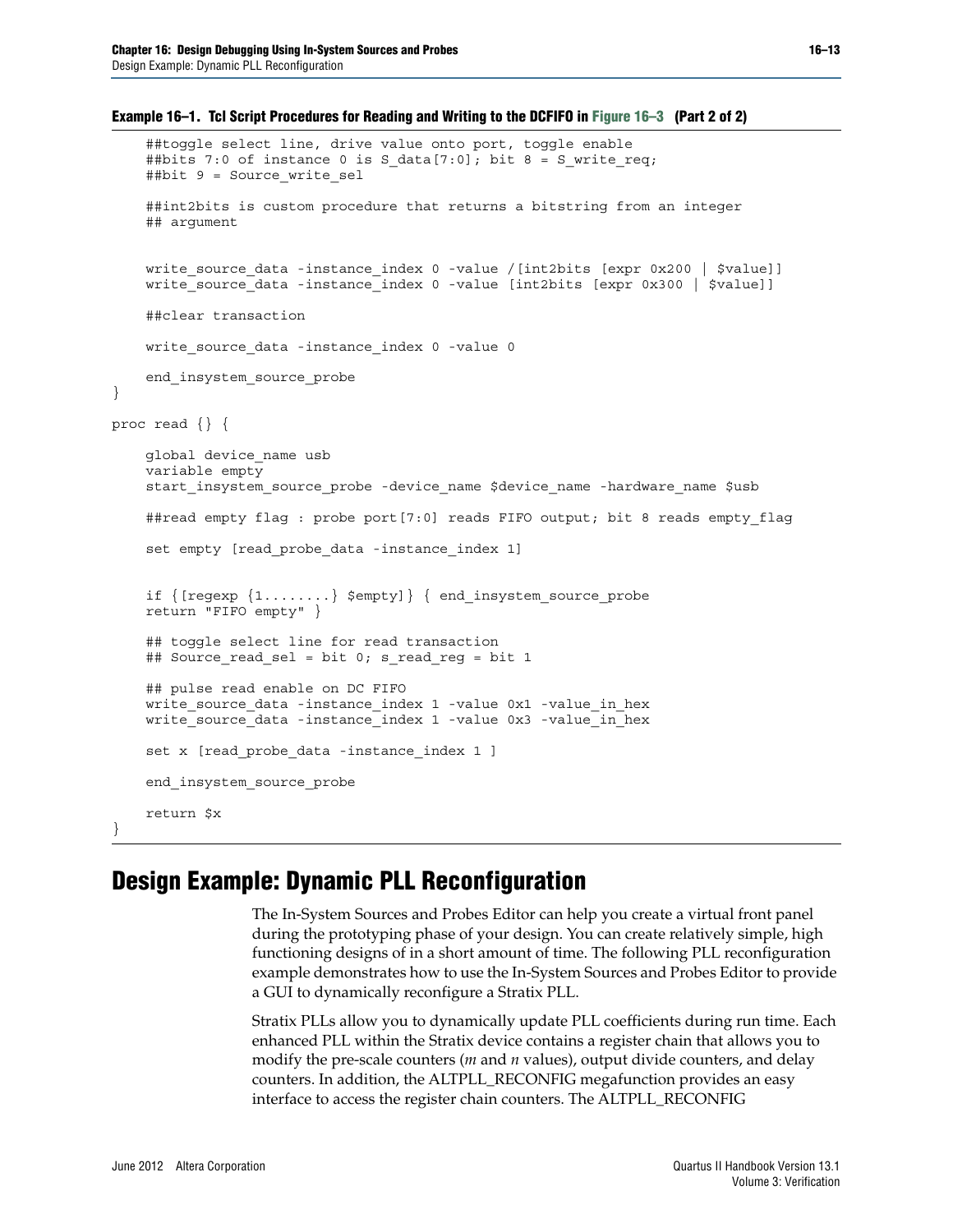megafunction provides a cache that contains all modifiable PLL parameters. After you update all the PLL parameters in the cache, the ALTPLL\_RECONFIG megafunction drives the PLL register chain to update the PLL with the updated parameters. [Figure 16–4](#page-13-0) shows a Stratix-enhanced PLL with reconfigurable coefficients.

**1 Stratix II** and Stratix III devices also allow you to dynamically reconfigure PLL parameters. For more information about these families, refer to the appropriate data sheet. For more information about dynamic PLL reconfiguration, refer to *[AN 282:](http://www.altera.com/literature/an/an282.pdf) [Implementing PLL Reconfiguration in Stratix & Stratix GX Devices](http://www.altera.com/literature/an/an282.pdf)* or *[AN 367:](http://www.altera.com/literature/an/an367.pdf) [Implementing PLL Reconfiguration in Stratix II Devices](http://www.altera.com/literature/an/an367.pdf)*.



#### <span id="page-13-0"></span>**Figure 16–4. Stratix-Enhanced PLL with Reconfigurable Coefficients**

The following design example uses an ALTSOURCE\_PROBE instance to update the PLL parameters in the ALTPLL\_RECONFIG megafunction cache. The ALTPLL\_RECONFIG megafunction connects to an enhanced PLL in a Stratix FPGA to drive the register chain containing the PLL reconfigurable coefficients. This design example uses a Tcl/Tk script to generate a GUI where you can enter in new *m* and *n* values for the enhanced PLL. The Tcl script extracts the *m* and *n* values from the GUI, shifts the values out to the ALTSOURCE\_PROBE instances to update the values in the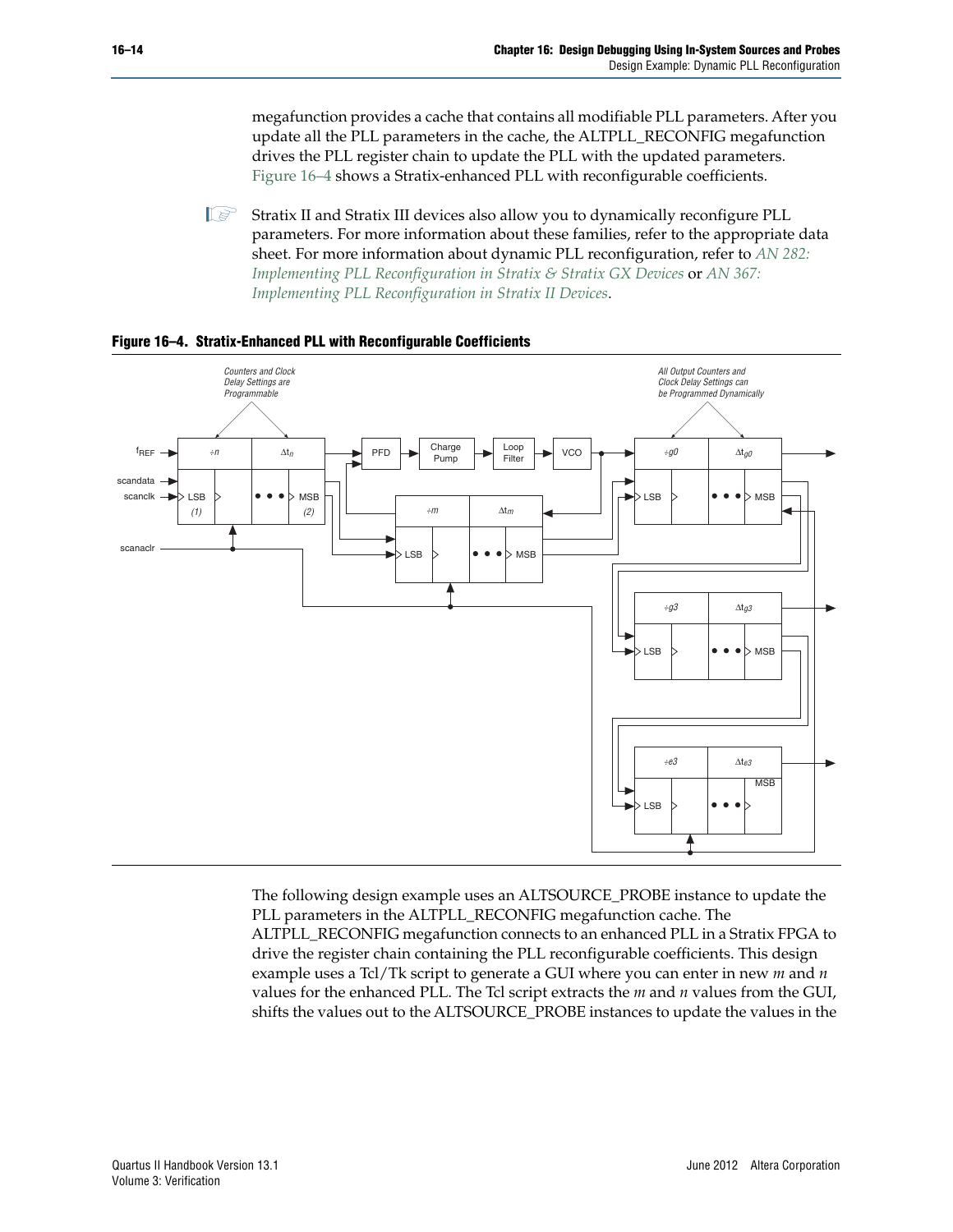ALTPLL\_RECONFIG megafunction cache, and asserts the reconfiguration signal on the ALTPLL\_RECONFIG megafunction. The reconfiguration signal on the ALTPLL\_RECONFIG megafunction starts the register chain transaction to update all PLL reconfigurable coefficients. A block diagram of a design example is shown in [Figure 16–5](#page-14-1). The Tk GUI is shown in [Figure 16–6.](#page-14-0)

<span id="page-14-1"></span>



<span id="page-14-0"></span>**Figure 16–6. Interactive PLL Reconfiguration GUI Created with Tk and In-System Sources and Probes Tcl Package**



This design example was created using a Nios® II Development Kit, Stratix Edition. The file **sourceprobe\_DE\_dynamic\_pll.zip** contains all the necessary files for running this design example, including the following:

- **Readme.txt**—A text file that describes the files contained in the design example and provides instructions about running the Tk GUI shown in [Figure 16–6](#page-14-0).
- **Interactive\_Reconfig.qar—The archived Quartus II project for this design** example.
- **Followish Download the In-System Sources and Probes Example** from the [On-chip Debugging](http://www.altera.com/support/examples/on-chip-debugging/on-chip-debugging.html) [Design Examples](http://www.altera.com/support/examples/on-chip-debugging/on-chip-debugging.html) page of the Altera website.